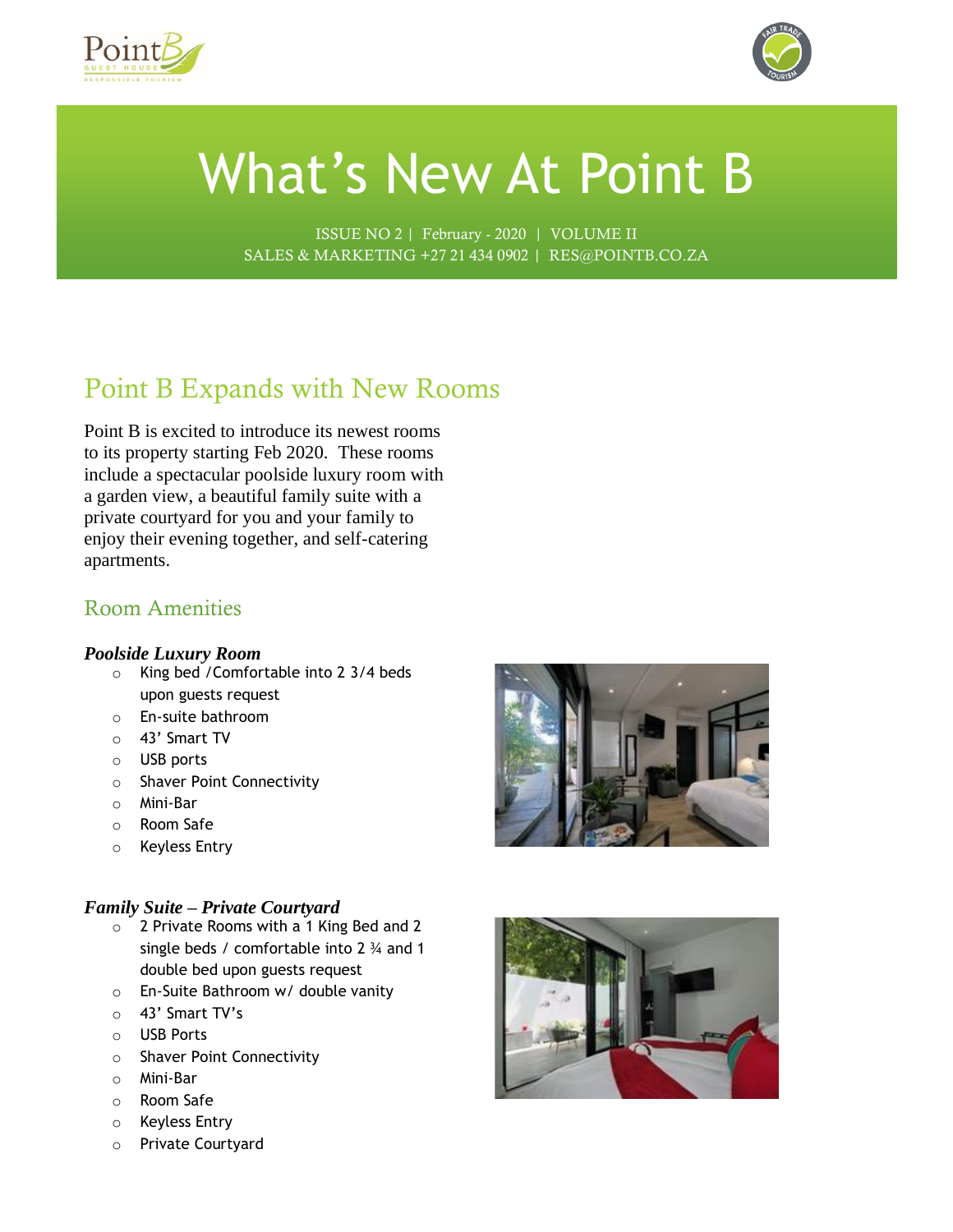



### *Self-Catering Apartments*

- o King Bed
- o En-Suite Bathroom
- o Fully Stocked Kitchen w/appliances
- o USB Ports
- o In-Room Aircon & Heater
- o Private Courtyard





# Point B Partners with EDU Africa & DePaul University

EDU Africa, a program that offers educational travel experiences in Africa to benefit the community and environment, has partnered with Point B to host a group of faculty and students from DePaul University of Chicago, Illinois. The visit to South Africa is to experience the heritage, explore global issues, and to exchange knowledge that expands the students' worldview on South Africa.